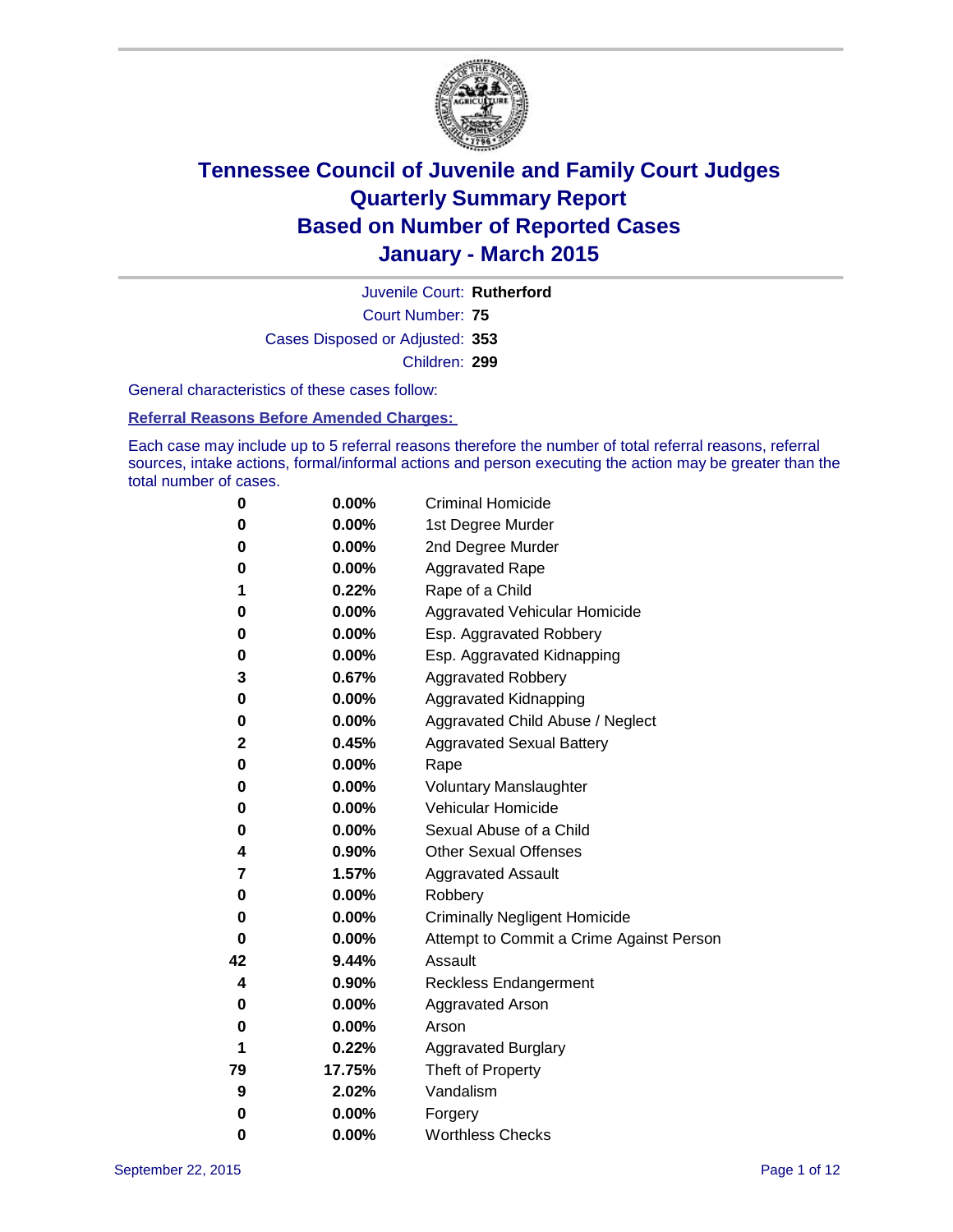

Court Number: **75** Juvenile Court: **Rutherford** Cases Disposed or Adjusted: **353** Children: **299**

#### **Referral Reasons Before Amended Charges:**

Each case may include up to 5 referral reasons therefore the number of total referral reasons, referral sources, intake actions, formal/informal actions and person executing the action may be greater than the total number of cases.

| 2            | 0.45% | Illegal Possession / Fraudulent Use of Credit / Debit Cards |
|--------------|-------|-------------------------------------------------------------|
| 3            | 0.67% | <b>Burglary</b>                                             |
| 4            | 0.90% | Unauthorized Use of a Vehicle                               |
| 0            | 0.00% | <b>Cruelty to Animals</b>                                   |
| 4            | 0.90% | Sale of Controlled Substances                               |
| 12           | 2.70% | <b>Other Drug Offenses</b>                                  |
| 31           | 6.97% | Possession of Controlled Substances                         |
| 1            | 0.22% | <b>Criminal Attempt</b>                                     |
| 1            | 0.22% | Carrying Weapons on School Property                         |
| 5            | 1.12% | Unlawful Carrying / Possession of a Weapon                  |
| 4            | 0.90% | <b>Evading Arrest</b>                                       |
| 0            | 0.00% | Escape                                                      |
| $\mathbf{2}$ | 0.45% | Driving Under Influence (DUI)                               |
| 8            | 1.80% | Possession / Consumption of Alcohol                         |
| 8            | 1.80% | Resisting Stop, Frisk, Halt, Arrest or Search               |
| 0            | 0.00% | <b>Aggravated Criminal Trespass</b>                         |
| 0            | 0.00% | Harassment                                                  |
| 0            | 0.00% | Failure to Appear                                           |
| 0            | 0.00% | Filing a False Police Report                                |
| 0            | 0.00% | <b>Criminal Impersonation</b>                               |
| 32           | 7.19% | <b>Disorderly Conduct</b>                                   |
| 3            | 0.67% | <b>Criminal Trespass</b>                                    |
| 3            | 0.67% | <b>Public Intoxication</b>                                  |
| 0            | 0.00% | Gambling                                                    |
| 15           | 3.37% | Traffic                                                     |
| 0            | 0.00% | Local Ordinances                                            |
| 0            | 0.00% | Violation of Wildlife Regulations                           |
| 0            | 0.00% | Contempt of Court                                           |
| 41           | 9.21% | Violation of Probation                                      |
| 0            | 0.00% | Violation of Aftercare                                      |
| 18           | 4.04% | <b>Unruly Behavior</b>                                      |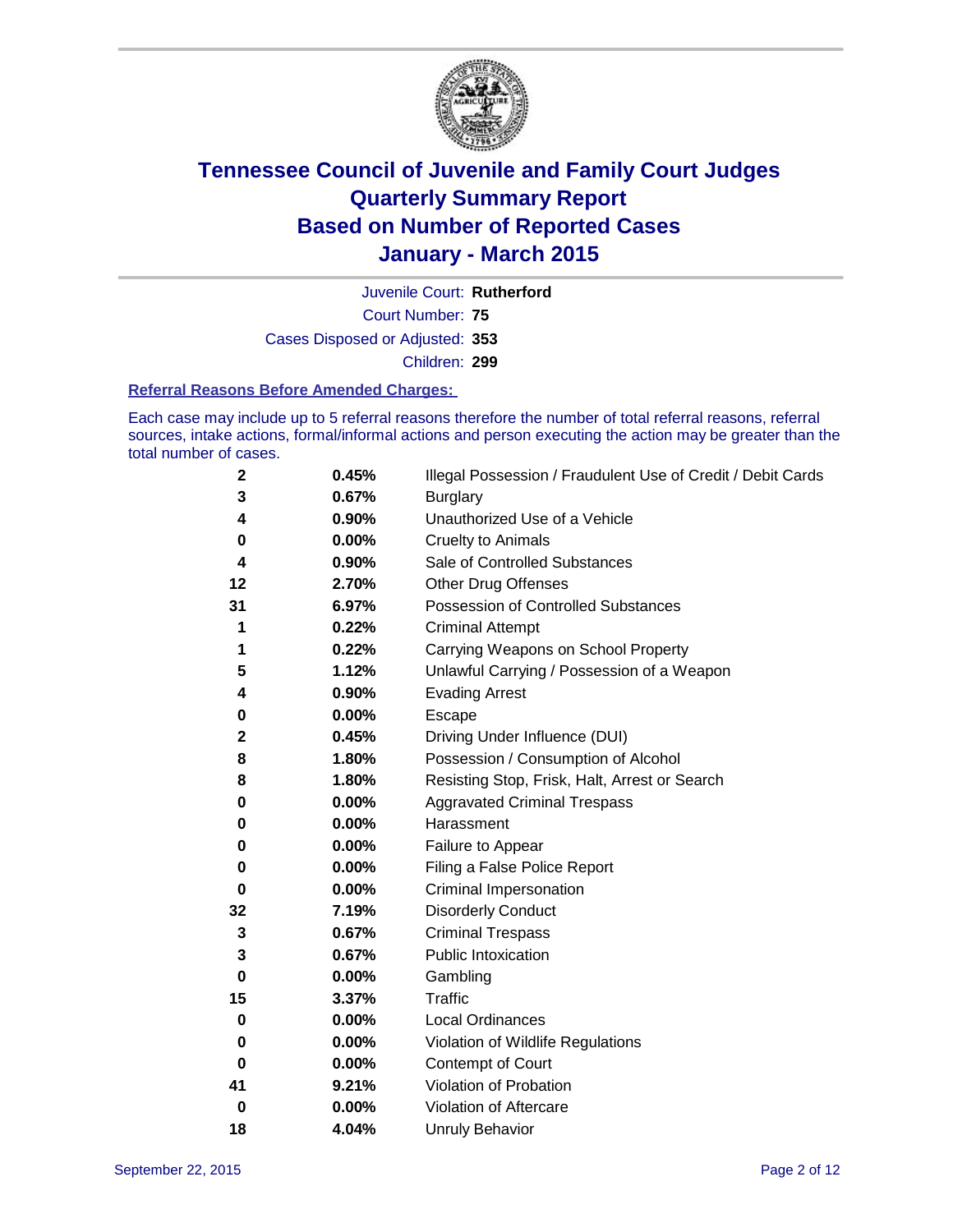

Court Number: **75** Juvenile Court: **Rutherford** Cases Disposed or Adjusted: **353** Children: **299**

#### **Referral Reasons Before Amended Charges:**

Each case may include up to 5 referral reasons therefore the number of total referral reasons, referral sources, intake actions, formal/informal actions and person executing the action may be greater than the total number of cases.

| 49  | 11.01%   | Truancy                                |
|-----|----------|----------------------------------------|
| 4   | 0.90%    | In-State Runaway                       |
| 0   | 0.00%    | Out-of-State Runaway                   |
| 3   | 0.67%    | Possession of Tobacco Products         |
| 11  | 2.47%    | Violation of a Valid Court Order       |
| 0   | 0.00%    | <b>Violation of Curfew</b>             |
| 0   | 0.00%    | Sexually Abused Child                  |
| 0   | 0.00%    | <b>Physically Abused Child</b>         |
| 0   | 0.00%    | Dependency / Neglect                   |
| 0   | $0.00\%$ | <b>Termination of Parental Rights</b>  |
| 0   | $0.00\%$ | <b>Violation of Pretrial Diversion</b> |
| 0   | 0.00%    | Violation of Informal Adjustment       |
| 0   | $0.00\%$ | <b>Judicial Review</b>                 |
| 0   | 0.00%    | <b>Administrative Review</b>           |
| 0   | 0.00%    | <b>Foster Care Review</b>              |
| 0   | $0.00\%$ | Custody                                |
| 0   | $0.00\%$ | Visitation                             |
| 0   | 0.00%    | Paternity / Legitimation               |
| 0   | $0.00\%$ | <b>Child Support</b>                   |
| 0   | 0.00%    | <b>Request for Medical Treatment</b>   |
| 0   | 0.00%    | <b>Consent to Marry</b>                |
| 29  | 6.52%    | Other                                  |
| 445 | 100.00%  | <b>Total Referrals</b>                 |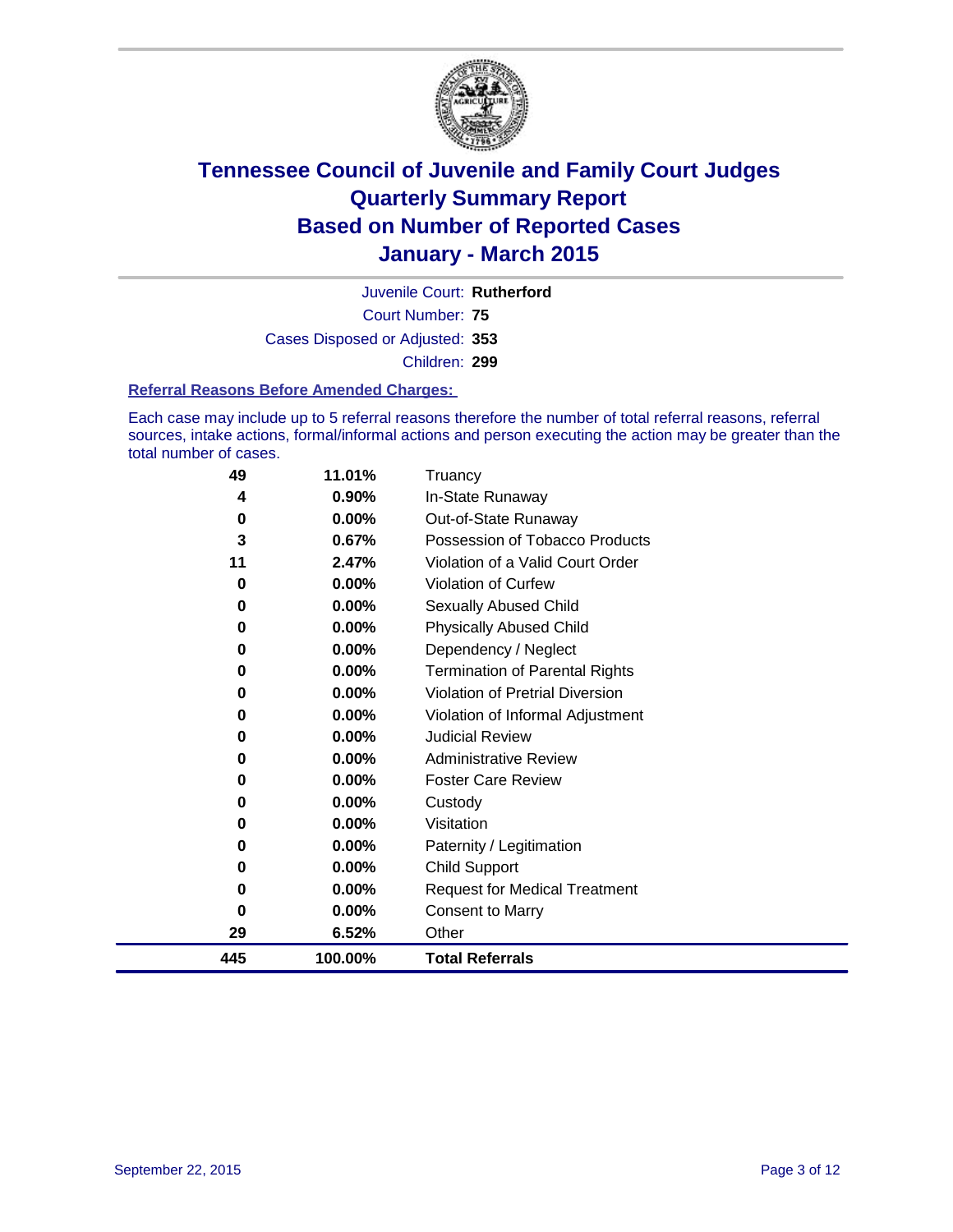

| Juvenile Court: Rutherford      |  |
|---------------------------------|--|
| Court Number: 75                |  |
| Cases Disposed or Adjusted: 353 |  |
| Children: 299                   |  |
| <b>Referral Sources: 1</b>      |  |

| 445      | 100.00%  | <b>Total Referral Sources</b>     |
|----------|----------|-----------------------------------|
| 15       | $3.37\%$ | Other                             |
| 0        | $0.00\%$ | Unknown                           |
| 0        | $0.00\%$ | Hospital                          |
| 0        | $0.00\%$ | Child & Parent                    |
| 70       | 15.73%   | Victim                            |
| 0        | $0.00\%$ | <b>Other Court</b>                |
| 0        | $0.00\%$ | Social Agency                     |
| 36       | 8.09%    | <b>Court Staff</b>                |
| $\bf{0}$ | $0.00\%$ | <b>District Attorney's Office</b> |
| 0        | $0.00\%$ | <b>Other State Department</b>     |
| 17       | 3.82%    | <b>DCS</b>                        |
| 0        | $0.00\%$ | <b>CSA</b>                        |
| 55       | 12.36%   | School                            |
| 0        | 0.00%    | Self                              |
| 0        | $0.00\%$ | <b>Relatives</b>                  |
| 49       | 11.01%   | Parents                           |
| 203      | 45.62%   | Law Enforcement                   |

### **Age of Child at Referral: 2**

| 299 | 100.00%  | <b>Total Child Count</b> |
|-----|----------|--------------------------|
| 0   | $0.00\%$ | <b>Unknown</b>           |
| 0   | $0.00\%$ | Ages 19 and Over         |
| 91  | 30.43%   | Ages 17 through 18       |
| 126 | 42.14%   | Ages 15 through 16       |
| 62  | 20.74%   | Ages 13 through 14       |
| 14  | 4.68%    | Ages 11 through 12       |
| 6   | 2.01%    | Ages 10 and Under        |

<sup>1</sup> If different than number of Referral Reasons (445), verify accuracy of your court's data.

One child could be counted in multiple categories, verify accuracy of your court's data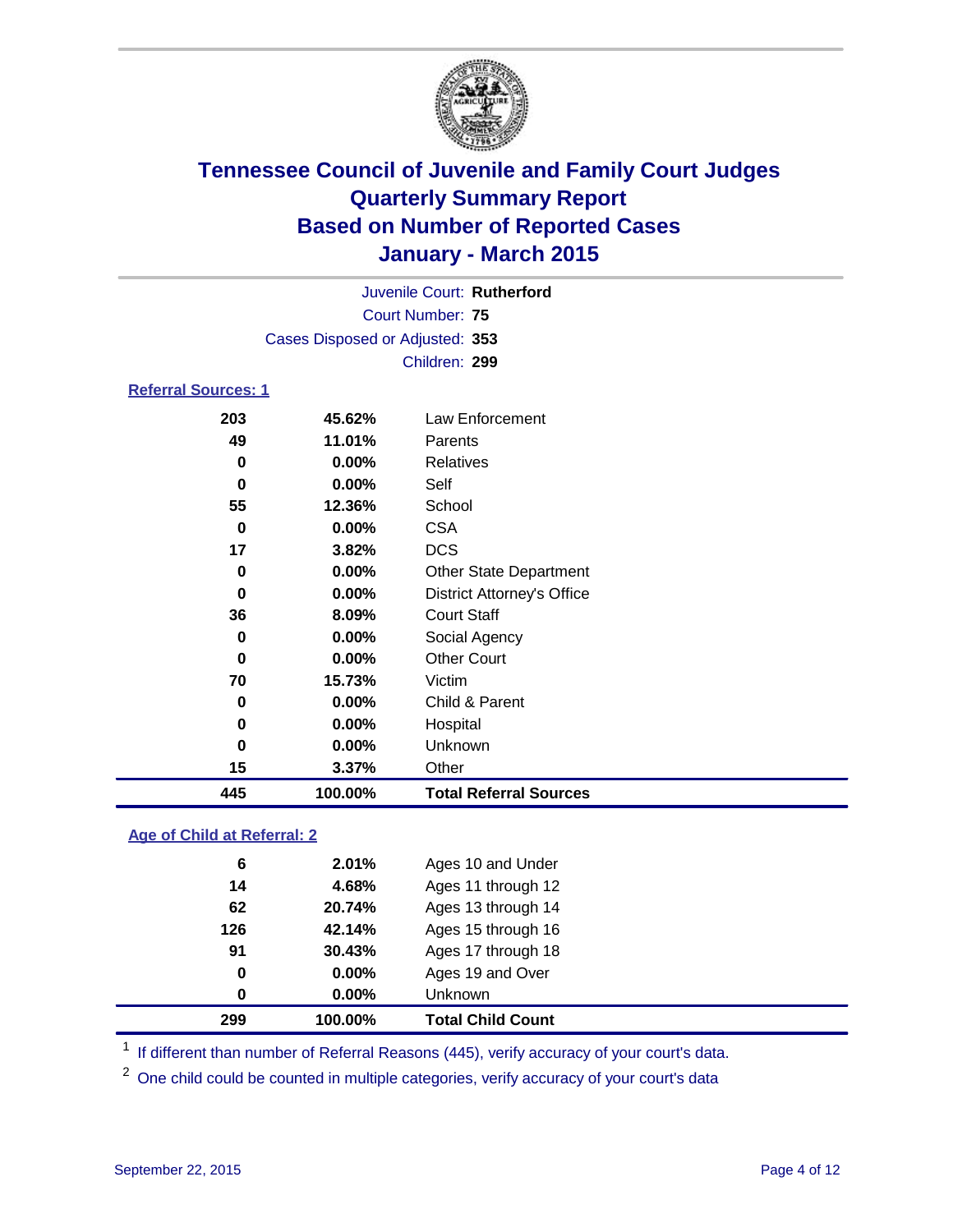

| Juvenile Court: Rutherford              |                                 |                          |  |
|-----------------------------------------|---------------------------------|--------------------------|--|
| Court Number: 75                        |                                 |                          |  |
|                                         | Cases Disposed or Adjusted: 353 |                          |  |
|                                         |                                 | Children: 299            |  |
| Sex of Child: 1                         |                                 |                          |  |
| 191                                     | 63.88%                          | Male                     |  |
| 108                                     | 36.12%                          | Female                   |  |
| $\bf{0}$                                | 0.00%                           | Unknown                  |  |
| 299                                     | 100.00%                         | <b>Total Child Count</b> |  |
| Race of Child: 1                        |                                 |                          |  |
| 193                                     | 64.55%                          | White                    |  |
| 94                                      | 31.44%                          | African American         |  |
| $\bf{0}$                                | 0.00%                           | Native American          |  |
| $\mathbf{2}$                            | 0.67%                           | Asian                    |  |
| $\overline{\mathbf{2}}$                 | 0.67%                           | Mixed                    |  |
| 8                                       | 2.68%                           | Unknown                  |  |
| 299                                     | 100.00%                         | <b>Total Child Count</b> |  |
| <b>Hispanic Origin: 1</b>               |                                 |                          |  |
| 32                                      | 10.70%                          | Yes                      |  |
| 259                                     | 86.62%                          | <b>No</b>                |  |
| 8                                       | 2.68%                           | Unknown                  |  |
| 299                                     | 100.00%                         | <b>Total Child Count</b> |  |
| <b>School Enrollment of Children: 1</b> |                                 |                          |  |
| 270                                     | 90.30%                          | Yes                      |  |
| 6                                       | 2.01%                           | <b>No</b>                |  |
| 23                                      | 7.69%                           | Unknown                  |  |
| 299                                     | 100.00%                         | <b>Total Child Count</b> |  |

One child could be counted in multiple categories, verify accuracy of your court's data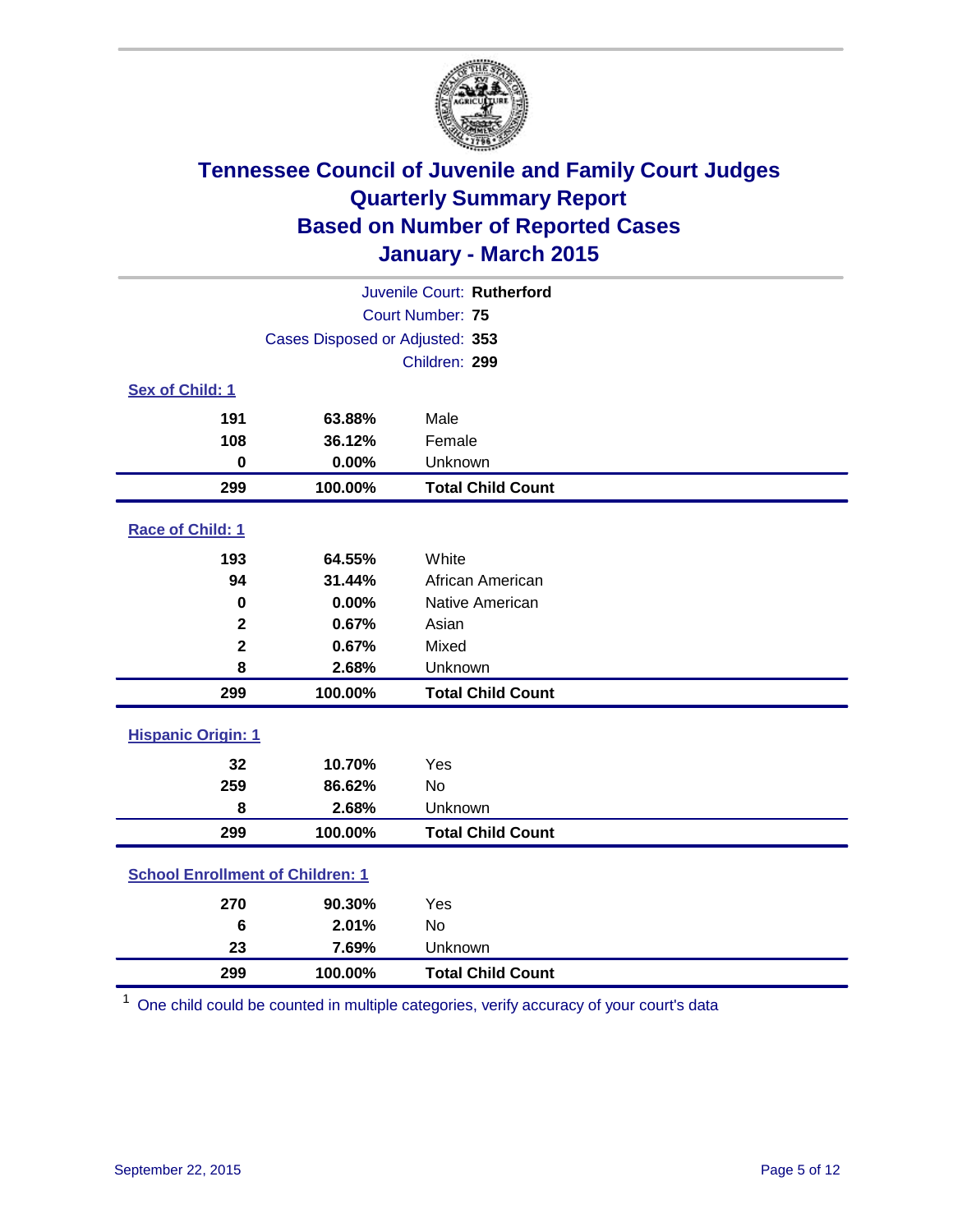

Court Number: **75** Juvenile Court: **Rutherford** Cases Disposed or Adjusted: **353** Children: **299**

### **Living Arrangement of Child at Time of Referral: 1**

| 299 | 100.00%  | <b>Total Child Count</b>     |
|-----|----------|------------------------------|
| 0   | $0.00\%$ | Other                        |
| 71  | 23.75%   | Unknown                      |
| 0   | $0.00\%$ | Independent                  |
| 0   | 0.00%    | In an Institution            |
| 1   | 0.33%    | In a Residential Center      |
| 3   | 1.00%    | In a Group Home              |
| 5   | 1.67%    | With Foster Family           |
| 0   | $0.00\%$ | <b>With Adoptive Parents</b> |
| 24  | 8.03%    | <b>With Relatives</b>        |
| 25  | 8.36%    | With Father                  |
| 120 | 40.13%   | With Mother                  |
| 16  | 5.35%    | With Mother and Stepfather   |
| 3   | $1.00\%$ | With Father and Stepmother   |
| 31  | 10.37%   | With Both Biological Parents |
|     |          |                              |

### **Type of Detention: 2**

| 353 | 100.00%  | <b>Total Detention Count</b> |
|-----|----------|------------------------------|
| 5   | 1.42%    | Other                        |
| 187 | 52.97%   | Does Not Apply               |
| 0   | $0.00\%$ | <b>Unknown</b>               |
| 0   | $0.00\%$ | <b>Psychiatric Hospital</b>  |
| 0   | $0.00\%$ | Jail - No Separation         |
| 0   | $0.00\%$ | Jail - Partial Separation    |
| 0   | $0.00\%$ | Jail - Complete Separation   |
| 161 | 45.61%   | Juvenile Detention Facility  |
| 0   | $0.00\%$ | Non-Secure Placement         |
|     |          |                              |

<sup>1</sup> One child could be counted in multiple categories, verify accuracy of your court's data

If different than number of Cases (353) verify accuracy of your court's data.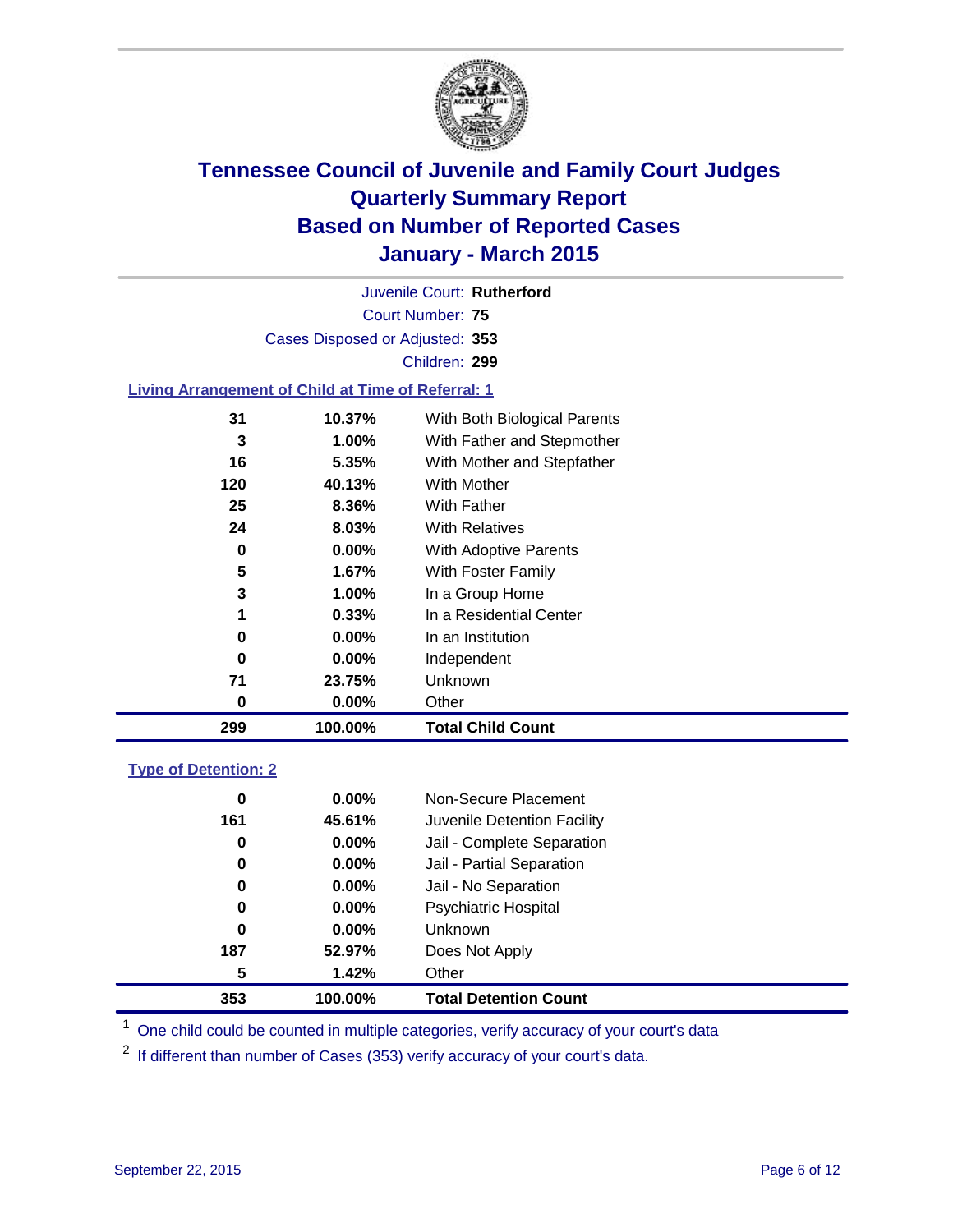

| Juvenile Court: Rutherford |                                                    |                                      |  |
|----------------------------|----------------------------------------------------|--------------------------------------|--|
|                            | <b>Court Number: 75</b>                            |                                      |  |
|                            | Cases Disposed or Adjusted: 353                    |                                      |  |
|                            |                                                    | Children: 299                        |  |
|                            | <b>Placement After Secure Detention Hearing: 1</b> |                                      |  |
| 165                        | 46.74%                                             | Returned to Prior Living Arrangement |  |
| $\bf{0}$                   | 0.00%                                              | Juvenile Detention Facility          |  |
| 0                          | 0.00%                                              | Jail                                 |  |
| 0                          | 0.00%                                              | Shelter / Group Home                 |  |
| 0                          | 0.00%                                              | <b>Foster Family Home</b>            |  |
| 0                          | 0.00%                                              | Psychiatric Hospital                 |  |
| 0                          | 0.00%                                              | Unknown                              |  |
| 187                        | 52.97%                                             | Does Not Apply                       |  |
| 1                          | 0.28%                                              | Other                                |  |
| 353                        | 100.00%                                            | <b>Total Placement Count</b>         |  |
| <b>Intake Actions: 2</b>   |                                                    |                                      |  |
|                            |                                                    |                                      |  |
| 435                        | 97.75%                                             | <b>Petition Filed</b>                |  |
| 0                          | 0.00%                                              | <b>Motion Filed</b>                  |  |
| 0                          | 0.00%                                              | <b>Citation Processed</b>            |  |
| 0                          | 0.00%                                              | Notification of Paternity Processed  |  |
| 0                          | 0.00%                                              | Scheduling of Judicial Review        |  |
| 0                          | 0.00%                                              | Scheduling of Administrative Review  |  |
| 0                          | 0.00%                                              | Scheduling of Foster Care Review     |  |
| $\bf{0}$                   | 0.00%                                              | Unknown                              |  |
| 0                          | 0.00%                                              | Does Not Apply                       |  |
| 10                         | 2.25%                                              | Other                                |  |
| 445                        | 100.00%                                            | <b>Total Intake Count</b>            |  |

<sup>1</sup> If different than number of Cases (353) verify accuracy of your court's data.

If different than number of Referral Reasons (445), verify accuracy of your court's data.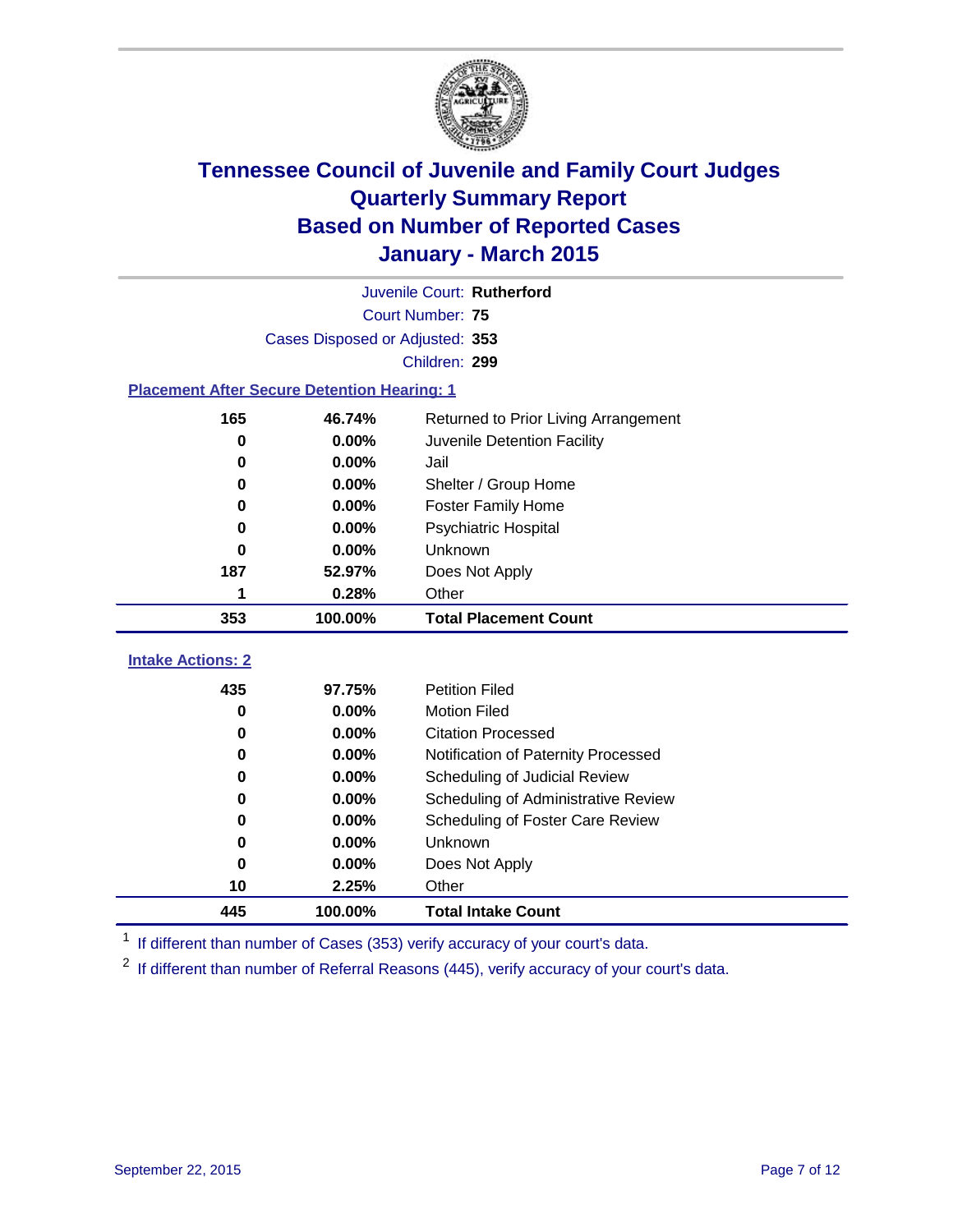

Court Number: **75** Juvenile Court: **Rutherford** Cases Disposed or Adjusted: **353** Children: **299**

### **Last Grade Completed by Child: 1**

| $\bf{0}$    | 0.00%   | Too Young for School     |
|-------------|---------|--------------------------|
| 0           | 0.00%   | Preschool                |
| $\mathbf 0$ | 0.00%   | Kindergarten             |
| $\pmb{0}$   | 0.00%   | 1st Grade                |
| 0           | 0.00%   | 1st Grade                |
| 0           | 0.00%   | 2nd Grade                |
| 0           | 0.00%   | 2nd Grade                |
| 0           | 0.00%   | 3rd Grade                |
| 0           | 0.00%   | 3rd Grade                |
| 3           | 1.00%   | 4th Grade                |
| 0           | 0.00%   | 4th Grade                |
| 4           | 1.34%   | 5th Grade                |
| $\mathbf 0$ | 0.00%   | 5th Grade                |
| 11          | 3.68%   | 6th Grade                |
| $\mathbf 0$ | 0.00%   | 6th Grade                |
| 13          | 4.35%   | 7th Grade                |
| $\mathbf 0$ | 0.00%   | 7th Grade                |
| 19          | 6.35%   | 8th Grade                |
| 0           | 0.00%   | 8th Grade                |
| 35          | 11.71%  | 9th Grade                |
| $\bf{0}$    | 0.00%   | 9th Grade                |
| 29          | 9.70%   | 10th Grade               |
| 20          | 6.69%   | 11th Grade               |
| 4           | 1.34%   | 12th Grade               |
| 0           | 0.00%   | Non-Graded Special Ed    |
| 0           | 0.00%   | <b>GED</b>               |
| 0           | 0.00%   | Graduated                |
| $\mathbf 0$ | 0.00%   | Never Attended School    |
| 161         | 53.85%  | Unknown                  |
| $\bf{0}$    | 0.00%   | Other                    |
| 299         | 100.00% | <b>Total Child Count</b> |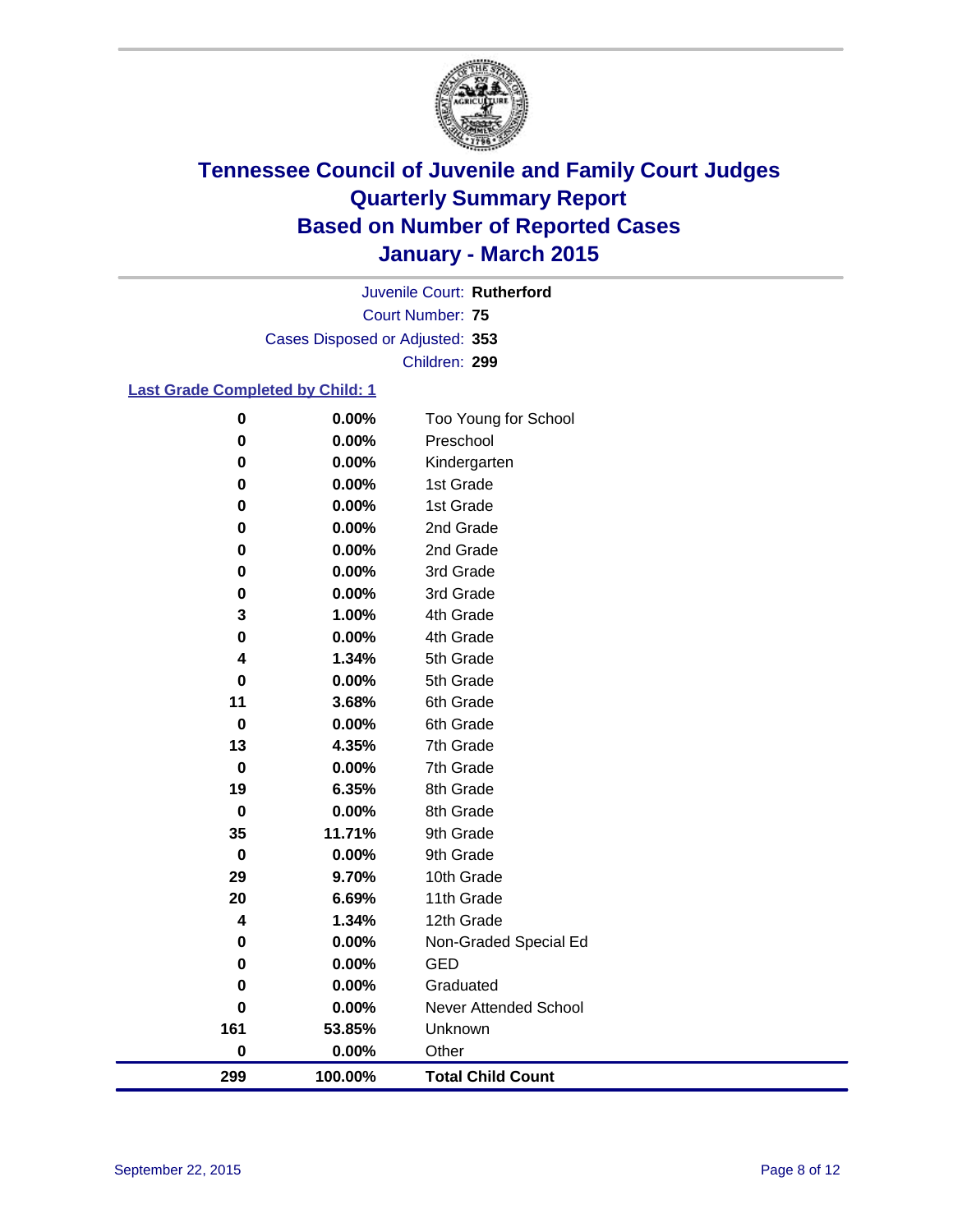

|                                         |                                 | Juvenile Court: Rutherford |
|-----------------------------------------|---------------------------------|----------------------------|
|                                         |                                 | Court Number: 75           |
|                                         | Cases Disposed or Adjusted: 353 |                            |
|                                         |                                 | Children: 299              |
| <b>Enrolled in Special Education: 1</b> |                                 |                            |
| 27                                      | 9.03%                           | Yes                        |
| 124                                     | 41.47%                          | No                         |
| 148                                     | 49.50%                          | <b>Unknown</b>             |
| 299                                     | 100.00%                         | <b>Total Child Count</b>   |
| $1 -$                                   |                                 |                            |

<sup>1</sup> One child could be counted in multiple categories, verify accuracy of your court's data

| <b>Action Executed By: 1</b> |
|------------------------------|
|------------------------------|

| 445      | 100.00%  | <b>Total Action Count</b> |
|----------|----------|---------------------------|
| 0        | $0.00\%$ | Unknown                   |
| $\bf{0}$ | $0.00\%$ | Other                     |
| 0        | $0.00\%$ | <b>YSO</b>                |
| 0        | 0.00%    | Magistrate                |
| 445      | 100.00%  | Judge                     |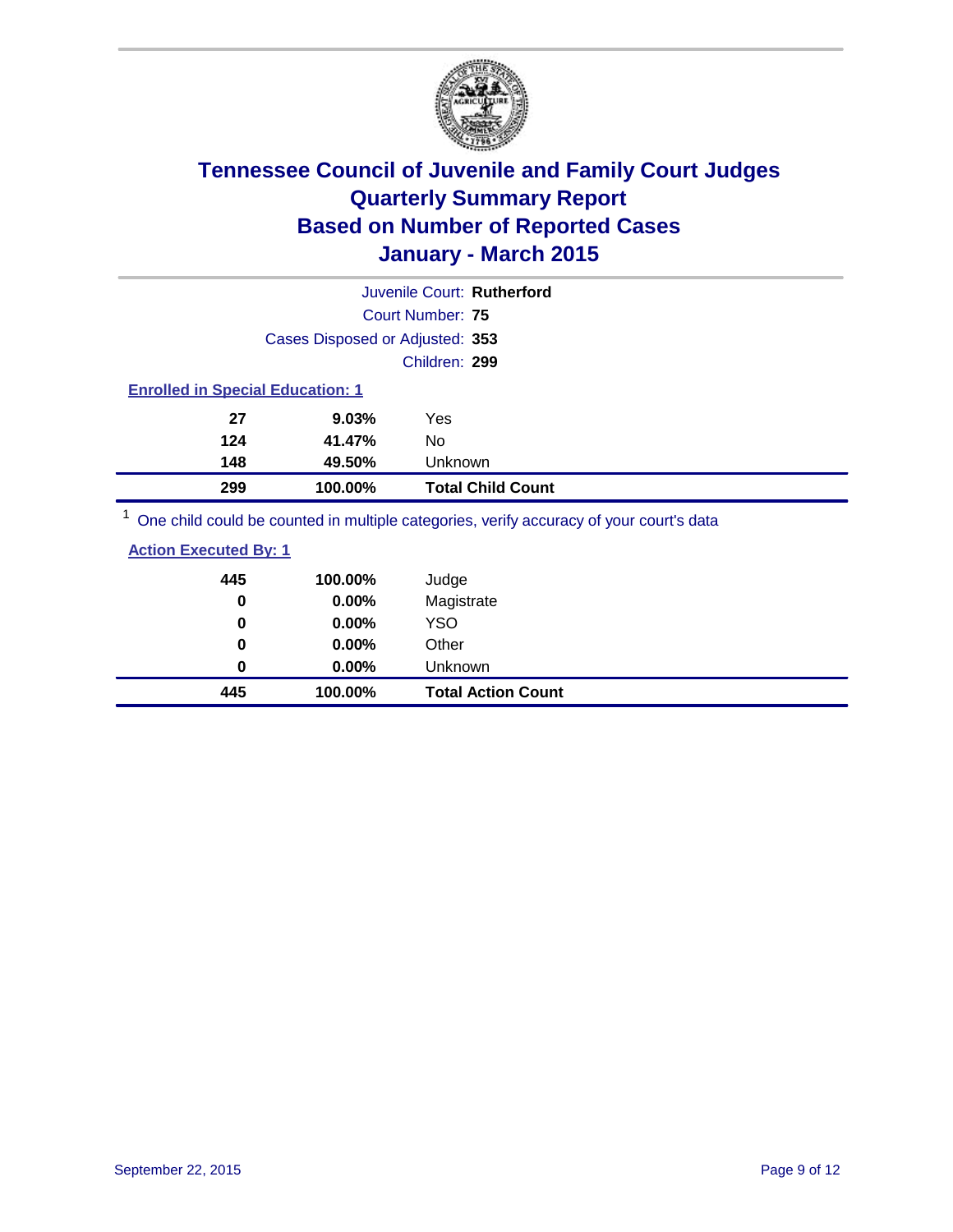

Court Number: **75** Juvenile Court: **Rutherford** Cases Disposed or Adjusted: **353** Children: **299**

### **Formal / Informal Actions: 1**

| 69  | 15.51%   | Dismissed                                        |
|-----|----------|--------------------------------------------------|
| 0   | $0.00\%$ | Retired / Nolle Prosequi                         |
| 155 | 34.83%   | <b>Complaint Substantiated Delinquent</b>        |
| 63  | 14.16%   | <b>Complaint Substantiated Status Offender</b>   |
| 0   | $0.00\%$ | <b>Complaint Substantiated Dependent/Neglect</b> |
| 0   | $0.00\%$ | <b>Complaint Substantiated Abused</b>            |
| 0   | $0.00\%$ | <b>Complaint Substantiated Mentally III</b>      |
| 0   | $0.00\%$ | Informal Adjustment                              |
| 157 | 35.28%   | <b>Pretrial Diversion</b>                        |
| 0   | $0.00\%$ | <b>Transfer to Adult Court Hearing</b>           |
| 0   | $0.00\%$ | Charges Cleared by Transfer to Adult Court       |
| 0   | $0.00\%$ | Special Proceeding                               |
| 0   | $0.00\%$ | <b>Review Concluded</b>                          |
| 0   | $0.00\%$ | Case Held Open                                   |
|     | 0.22%    | Other                                            |
| 0   | $0.00\%$ | <b>Unknown</b>                                   |
| 445 | 100.00%  | <b>Total Action Count</b>                        |

<sup>1</sup> If different than number of Referral Reasons (445), verify accuracy of your court's data.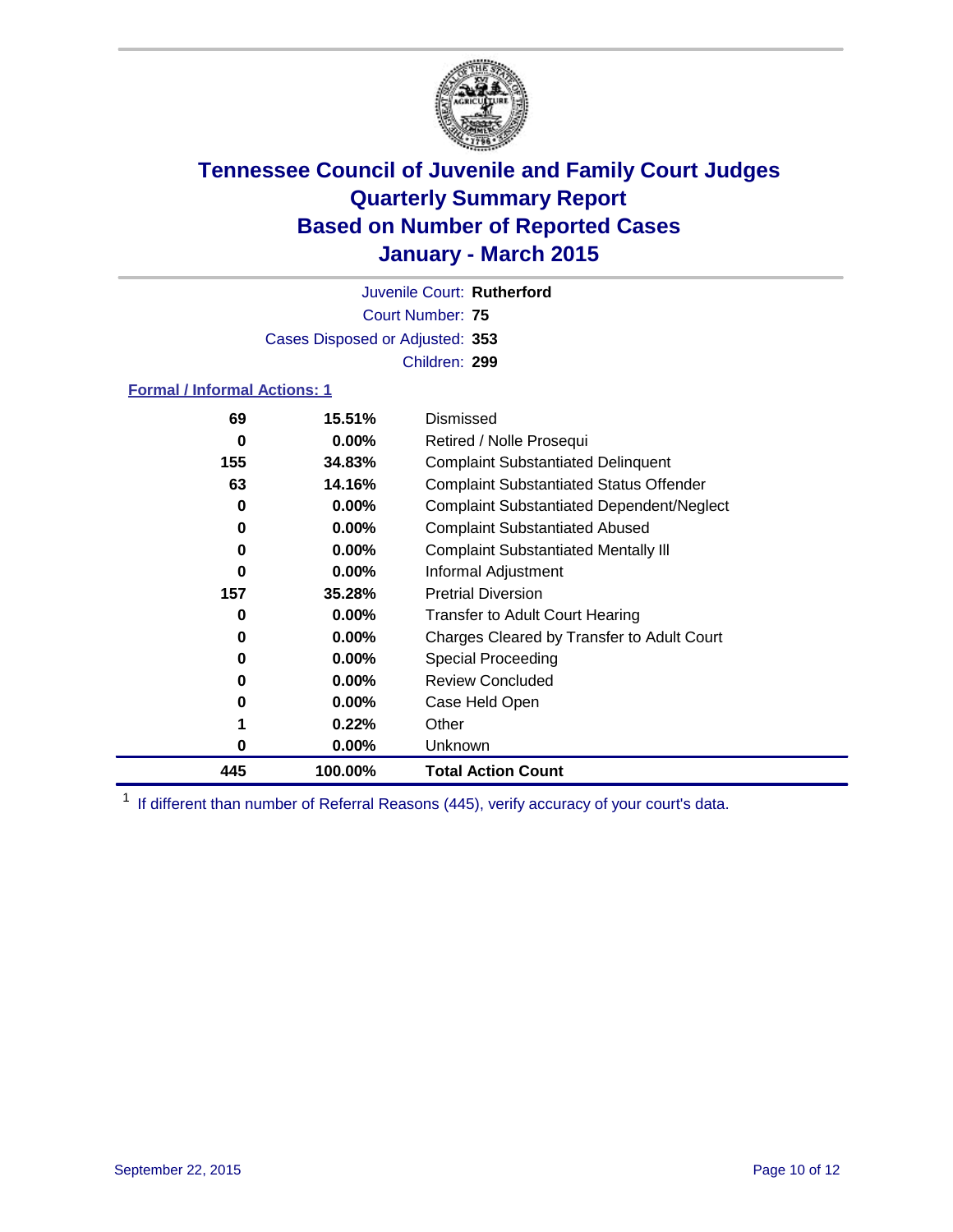

|                       |                                 | Juvenile Court: Rutherford                            |
|-----------------------|---------------------------------|-------------------------------------------------------|
|                       |                                 | <b>Court Number: 75</b>                               |
|                       | Cases Disposed or Adjusted: 353 |                                                       |
|                       |                                 | Children: 299                                         |
| <b>Case Outcomes:</b> |                                 | There can be multiple outcomes for one child or case. |
| 66                    | 4.42%                           | Case Dismissed                                        |
| 0                     | 0.00%                           | Case Retired or Nolle Prosequi                        |
| 0                     | 0.00%                           | Warned / Counseled                                    |
| 131                   | 8.77%                           | <b>Held Open For Review</b>                           |
| 58                    | 3.88%                           | Supervision / Probation to Juvenile Court             |
| 293                   | 19.61%                          | <b>Probation to Parents</b>                           |
| 25                    | 1.67%                           | Referral to Another Entity for Supervision / Service  |
| 12                    | 0.80%                           | Referred for Mental Health Counseling                 |
| 12                    | 0.80%                           | Referred for Alcohol and Drug Counseling              |
| 3                     | 0.20%                           | <b>Referred to Alternative School</b>                 |
| 0                     | 0.00%                           | Referred to Private Child Agency                      |
| 0                     | 0.00%                           | Referred to Defensive Driving School                  |
| 7                     | 0.47%                           | Referred to Alcohol Safety School                     |
| 0                     | 0.00%                           | Referred to Juvenile Court Education-Based Program    |
| 0                     | 0.00%                           | Driver's License Held Informally                      |
| 0                     | 0.00%                           | <b>Voluntary Placement with DMHMR</b>                 |
| 0                     | 0.00%                           | <b>Private Mental Health Placement</b>                |
| 0                     | 0.00%                           | <b>Private MR Placement</b>                           |
| 0                     | 0.00%                           | Placement with City/County Agency/Facility            |
| 0                     | 0.00%                           | Placement with Relative / Other Individual            |
| 0                     | 0.00%                           | Fine                                                  |
| 125                   | 8.37%                           | <b>Public Service</b>                                 |
| 6                     | 0.40%                           | Restitution                                           |
| 0                     | 0.00%                           | <b>Runaway Returned</b>                               |
| 90                    | 6.02%                           | No Contact Order                                      |
| 0                     | 0.00%                           | Injunction Other than No Contact Order                |
| 13                    | 0.87%                           | House Arrest                                          |
| 1                     | 0.07%                           | <b>Court Defined Curfew</b>                           |
| 0                     | 0.00%                           | Dismissed from Informal Adjustment                    |
| 0                     | 0.00%                           | <b>Dismissed from Pretrial Diversion</b>              |
| 0                     | 0.00%                           | Released from Probation                               |
| 0                     | 0.00%                           | <b>Transferred to Adult Court</b>                     |
| 0                     | 0.00%                           | <b>DMHMR Involuntary Commitment</b>                   |
| 0                     | $0.00\%$                        | <b>DCS Commitment - Determinate</b>                   |